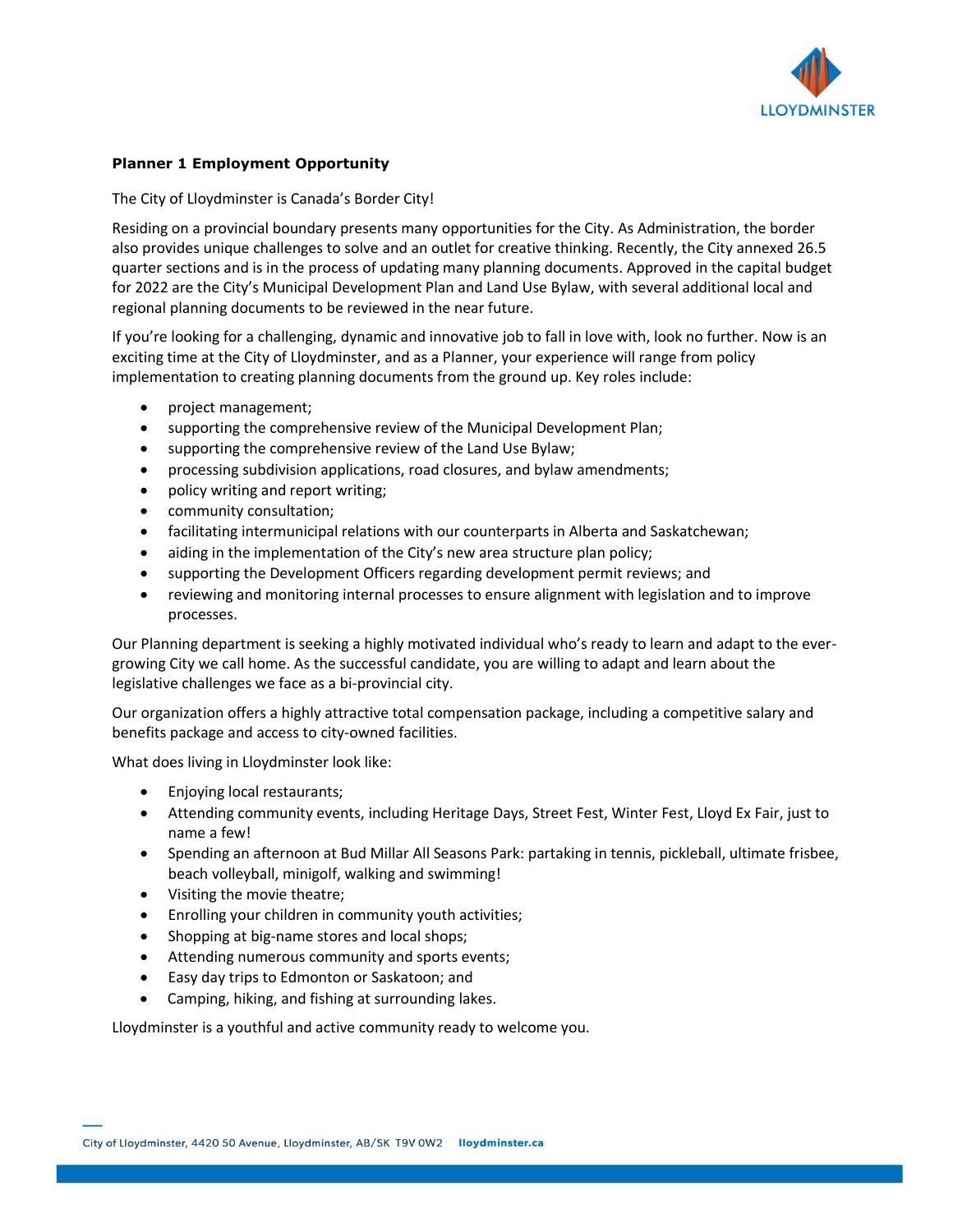### **Position Posting**

# **Planner 1**



## **(1 Position Available)**

| <b>Term of Employment:</b> | Full-time, Continuing                                                                                                                                                                                                                                                                                                                                                                                                                                                                                                                                                                                                                                                                                                                                                                                                                                        |
|----------------------------|--------------------------------------------------------------------------------------------------------------------------------------------------------------------------------------------------------------------------------------------------------------------------------------------------------------------------------------------------------------------------------------------------------------------------------------------------------------------------------------------------------------------------------------------------------------------------------------------------------------------------------------------------------------------------------------------------------------------------------------------------------------------------------------------------------------------------------------------------------------|
| <b>Rate of Pay:</b>        | Band 7: \$41.09 - \$43.76 per hour                                                                                                                                                                                                                                                                                                                                                                                                                                                                                                                                                                                                                                                                                                                                                                                                                           |
|                            | (Subject to CUPE 1015 Agreement)                                                                                                                                                                                                                                                                                                                                                                                                                                                                                                                                                                                                                                                                                                                                                                                                                             |
| <b>Location:</b>           | <b>Operations Centre</b>                                                                                                                                                                                                                                                                                                                                                                                                                                                                                                                                                                                                                                                                                                                                                                                                                                     |
| <b>Duties:</b>             | Reporting to the Manager, Planning, the Planner 1 provides planning<br>knowledge and expertise related to statutory planning, community<br>development, and regional planning. Activities include: interpretation of<br>relevant planning legislation, along with the evaluation of complex land<br>use planning issues to ensure that growth and development is planned and<br>managed for current and future generations.                                                                                                                                                                                                                                                                                                                                                                                                                                  |
|                            | <b>Planning &amp; Development</b><br>Collects, compiles, and analyzes data and information pertaining<br>to land use planning.<br>Complies with and ensures Municipal compliance with Acts,<br>Regulations, bylaws, agreements, policies and procedures.<br>Works with various internal and external stakeholders with<br>regard to current and future development projects.<br>Facilitates Area Structure Plan Applications, Subdivision<br>Applications, Land Use Amendments and Development Permits.<br>Reviews all applications to ensure compliance with pertinent<br>planning legislation, statutory requirements, and bylaws.<br>Works independently and as part of departmental and<br>interdepartmental teams on the preparation of major studies,<br>plans and policy proposals for recommendation to senior staff,<br>administration and Council. |
|                            | Prepares reports and recommendations to the Subdivision and<br>Development Appeals Board (SDAB) as necessary.<br>Supports Intermunicipal Relations with the City's partners on the<br>Alberta and Saskatchewan side of the border.                                                                                                                                                                                                                                                                                                                                                                                                                                                                                                                                                                                                                           |
|                            | <b>Research</b>                                                                                                                                                                                                                                                                                                                                                                                                                                                                                                                                                                                                                                                                                                                                                                                                                                              |
|                            | Provides evidence-based research to necessary internal<br>departments.<br>Reviews capital planning projects related to: servicing, storm<br>water systems, road access, density requirements, noise, etc.<br>Conducts research on relevant planning matters; prepares<br>qualitative and quantitative analysis to inform policy<br>recommendations.<br>Performs research related to land use, zoning, subdivision design<br>$\bullet$<br>control, economics, demographics, urban development, parks<br>and recreation, public services, utilities, environmental, and<br>social matters.                                                                                                                                                                                                                                                                     |
|                            | Communication                                                                                                                                                                                                                                                                                                                                                                                                                                                                                                                                                                                                                                                                                                                                                                                                                                                |
|                            | Communicates with internal departments and external<br>stakeholders.                                                                                                                                                                                                                                                                                                                                                                                                                                                                                                                                                                                                                                                                                                                                                                                         |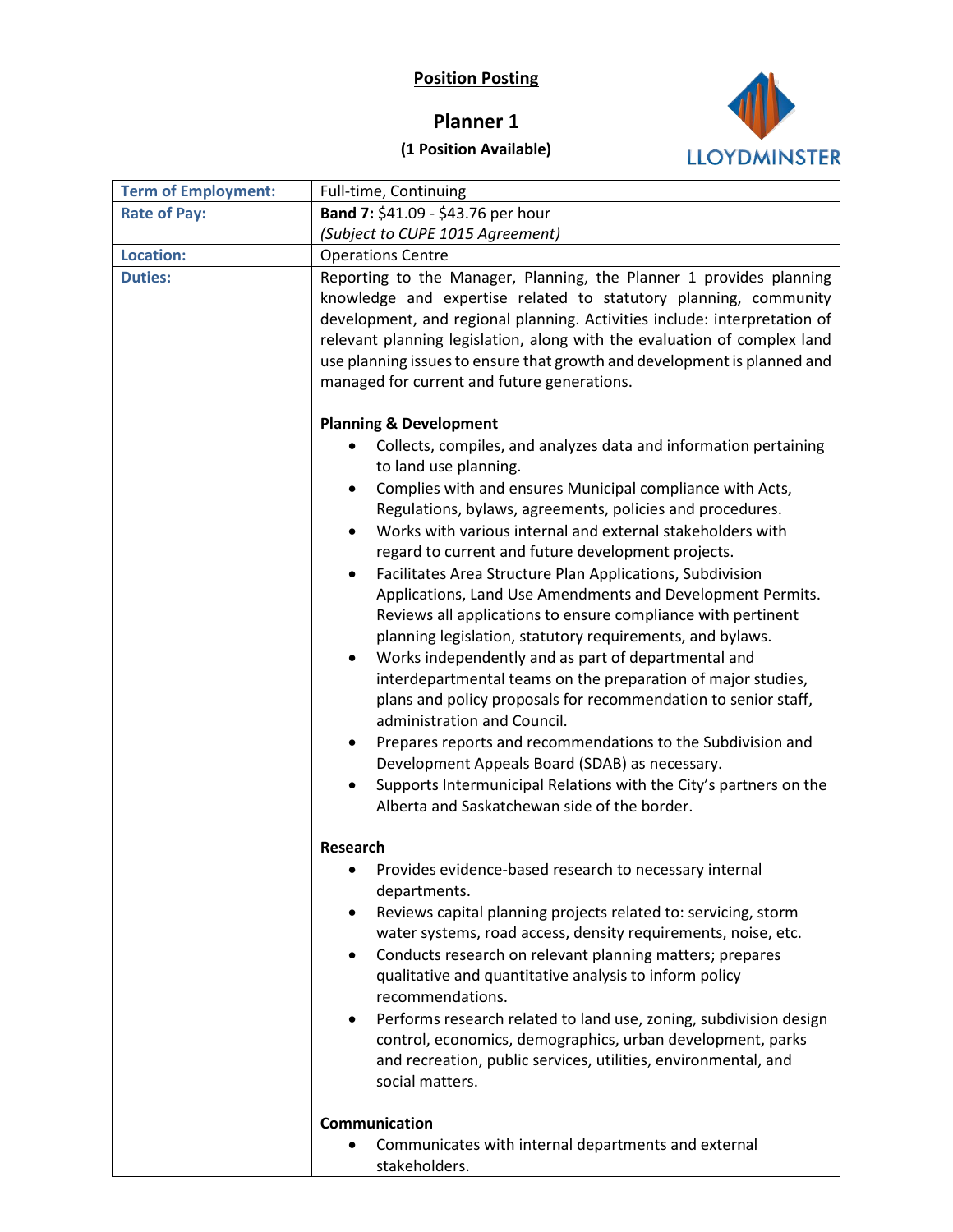|                        | Assists to provide problem-solving support to the general public,<br>$\bullet$<br>developers, builders, and their agents regarding inquiries for<br>developments, building permits, as well as planning and<br>development control matters.<br>Follows up with landowners, firms, and consultants related to<br>$\bullet$<br>public inquiries.<br>Uses creative techniques to ensure the meaningful and timely<br>involvement and outreach to the community regarding planning<br>studies and projects, including the community at large, regional,<br>neighborhoods, individuals, interest groups, and other<br>stakeholders.<br><b>Other</b><br>Responds to requests for information from the public,<br>٠<br>developers, consultants, and staff.                                                                                                                                                                                                                                                                                                                                                                                                                                                                                                                                                                                                                                                                                                                                                                                                          |
|------------------------|--------------------------------------------------------------------------------------------------------------------------------------------------------------------------------------------------------------------------------------------------------------------------------------------------------------------------------------------------------------------------------------------------------------------------------------------------------------------------------------------------------------------------------------------------------------------------------------------------------------------------------------------------------------------------------------------------------------------------------------------------------------------------------------------------------------------------------------------------------------------------------------------------------------------------------------------------------------------------------------------------------------------------------------------------------------------------------------------------------------------------------------------------------------------------------------------------------------------------------------------------------------------------------------------------------------------------------------------------------------------------------------------------------------------------------------------------------------------------------------------------------------------------------------------------------------|
|                        | Attends evening and weekend meetings (as required).<br>Provides planning resource support to inter-municipal planning<br>$\bullet$                                                                                                                                                                                                                                                                                                                                                                                                                                                                                                                                                                                                                                                                                                                                                                                                                                                                                                                                                                                                                                                                                                                                                                                                                                                                                                                                                                                                                           |
|                        | committees.<br>Other related duties from time to time as required.                                                                                                                                                                                                                                                                                                                                                                                                                                                                                                                                                                                                                                                                                                                                                                                                                                                                                                                                                                                                                                                                                                                                                                                                                                                                                                                                                                                                                                                                                           |
| <b>Schedule:</b>       | This position is office based, normal working hours are between 8:00a.m.<br>- 5:00p.m. with the occasional requirement to work outside these<br>standard hours.                                                                                                                                                                                                                                                                                                                                                                                                                                                                                                                                                                                                                                                                                                                                                                                                                                                                                                                                                                                                                                                                                                                                                                                                                                                                                                                                                                                              |
| <b>Qualifications:</b> | A Bachelor's degree from a recognized Institution in Planning, or<br>a related field with a minimum of two years of experience in the<br>planning profession.<br>Eligibility for membership in the Canadian Institute of Planners<br>$\bullet$<br>(Full membership is preferred).<br>Able to work independently, concisely, and accurately with the<br>$\bullet$<br>ability to meet deadlines.<br>Effective analytical and critical systems thinking skills.<br>٠<br>Strong computer skills with proficiency in Microsoft Office<br>$\bullet$<br>including: Excel, Word and PowerPoint.<br>Excellent interpersonal skills with the public, staff and external<br>agencies, providing courteous and effective support.<br>Ability to communicate effectively with strong written, listening,<br>and presentation skills that promote understanding and clarity in<br>a respectful manner.<br>Thorough knowledge of planning principles, legislation, legal<br>$\bullet$<br>requirements and best practices within the planning discipline,<br>with a total business understanding of the various functions<br>related to the preparation and adoption of land use bylaws as<br>well as the processing of subdivision applications and<br>development permits.<br>Ability to balance multiple projects and priorities to bring<br>٠<br>projects to completion using sound judgment, initiative, and<br>creativity in a fast-paced, politically sensitive environment with<br>minimal supervision.<br>A valid Class 5 Driver's License registered in Alberta or |
|                        | Saskatchewan with an acceptable Driver's Abstract is required.<br>This position may be required to operate a municipal vehicle for<br>business purposes.                                                                                                                                                                                                                                                                                                                                                                                                                                                                                                                                                                                                                                                                                                                                                                                                                                                                                                                                                                                                                                                                                                                                                                                                                                                                                                                                                                                                     |